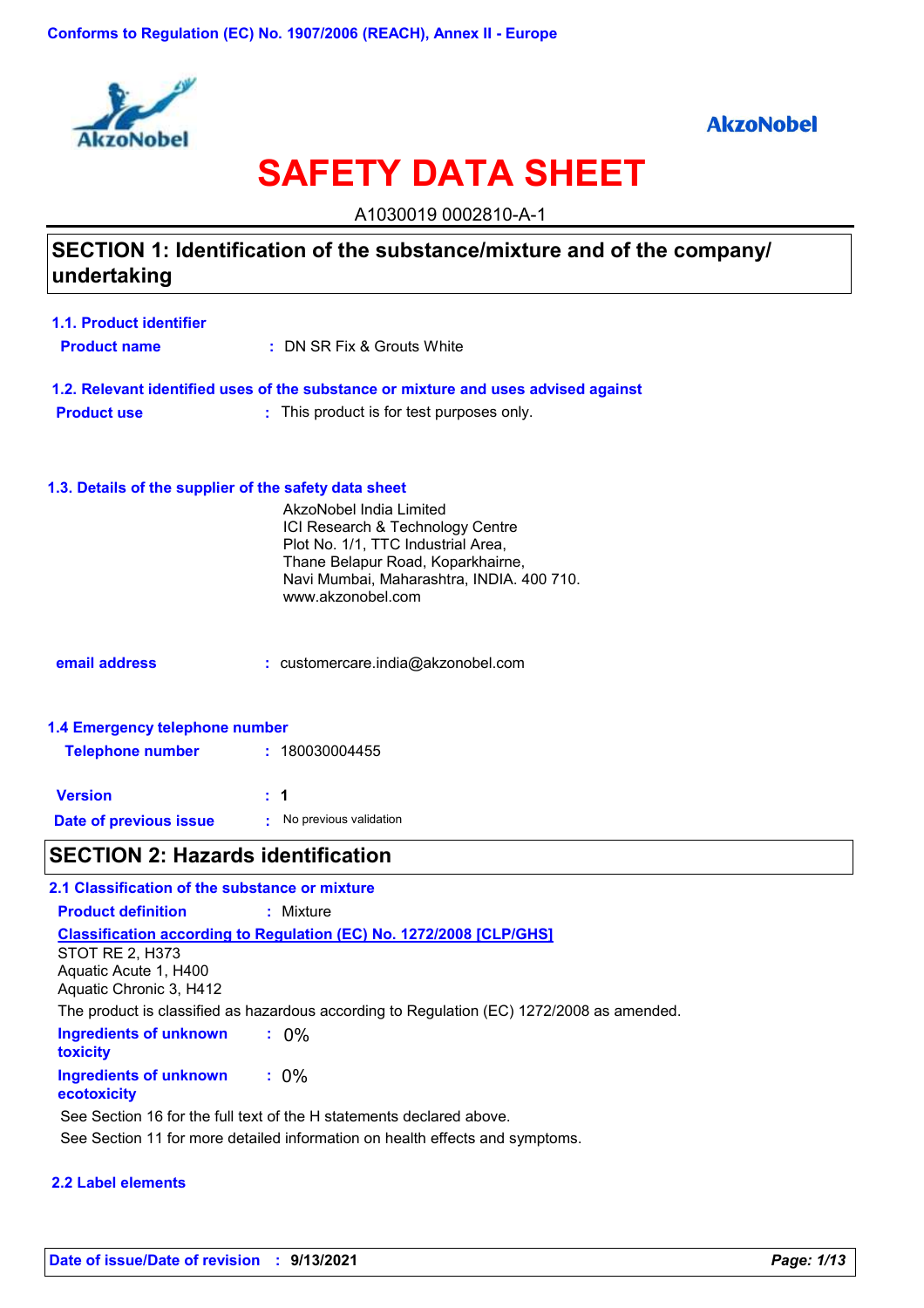# **SECTION 2: Hazards identification**

| <b>Hazard pictograms</b>                                                                                                                                        | ÷                                                                                                                                           |
|-----------------------------------------------------------------------------------------------------------------------------------------------------------------|---------------------------------------------------------------------------------------------------------------------------------------------|
| <b>Signal word</b>                                                                                                                                              | : Warning                                                                                                                                   |
| <b>Hazard statements</b>                                                                                                                                        | : H373 - May cause damage to organs through prolonged or repeated exposure.<br>H410 - Very toxic to aquatic life with long lasting effects. |
| <b>Precautionary statements</b>                                                                                                                                 |                                                                                                                                             |
| <b>General</b>                                                                                                                                                  | : P102 - Keep out of reach of children.<br>P101 - If medical advice is needed, have product container or label at hand.                     |
| <b>Prevention</b>                                                                                                                                               | : P273 - Avoid release to the environment.<br>P260 - Do not breathe vapour.                                                                 |
| <b>Response</b>                                                                                                                                                 | : P391 - Collect spillage.<br>P314 - Get medical advice/attention if you feel unwell.                                                       |
| <b>Storage</b>                                                                                                                                                  | : Not applicable.                                                                                                                           |
| <b>Disposal</b>                                                                                                                                                 | : P501 - Dispose of contents and container in accordance with all local, regional,<br>national or international regulations.                |
| <b>Hazardous ingredients</b>                                                                                                                                    | : Quartz (SiO2)                                                                                                                             |
|                                                                                                                                                                 | Warning! Hazardous respirable droplets may be formed when sprayed. Do not<br>breathe spray or mist.                                         |
| <b>Annex XVII - Restrictions</b><br>on the manufacture,<br>placing on the market and<br>use of certain dangerous<br>substances, mixtures and<br><b>articles</b> | : Not applicable.                                                                                                                           |
| <b>Special packaging requirements</b>                                                                                                                           |                                                                                                                                             |
| <b>Containers to be fitted</b><br>with child-resistant<br>fastenings                                                                                            | : Not applicable.                                                                                                                           |
| <b>Tactile warning of danger</b>                                                                                                                                | : Yes, applicable.                                                                                                                          |
| 2.3 Other hazards                                                                                                                                               |                                                                                                                                             |
| <b>Product meets the criteria</b><br>for PBT or vPvB according<br>to Regulation (EC) No.<br>1907/2006, Annex XIII                                               | : This mixture does not contain any substances that are assessed to be a PBT or a<br>vPvB.                                                  |
| Other hazards which do<br>not result in classification                                                                                                          | : None known.                                                                                                                               |

# **SECTION 3: Composition/information on ingredients**

| <b>Product/ingredient name</b> | <b>Identifiers</b>               | $\frac{9}{6}$ | <b>Regulation (EC) No.</b><br>1272/2008 [CLP]                                                                                                                                 | <b>Type</b> |
|--------------------------------|----------------------------------|---------------|-------------------------------------------------------------------------------------------------------------------------------------------------------------------------------|-------------|
| Quartz (SiO2)                  | CAS: 14808-60-7                  | < 10          | <b>STOT RE 1, H372</b><br>(inhalation)                                                                                                                                        | $[1]$       |
| pyrithione zinc                | EC: 236-671-3<br>CAS: 13463-41-7 | < 0.25        | Acute Tox. 3, H301<br>Acute Tox. 2, H330<br>Eye Dam. 1, H318<br>Repr. 1B, H360<br>STOT RE 1, H372<br>Aquatic Acute 1, H400<br>$(M=1000)$<br>Aquatic Chronic 1,<br>H410 (M=10) | $[1]$       |
| vinyl acetate                  | REACH #:                         | ≤0.1          | Flam. Liq. 2, H225                                                                                                                                                            | [1] [2]     |

**Date of issue/Date of revision : 9/13/2021** *Page: 2/13*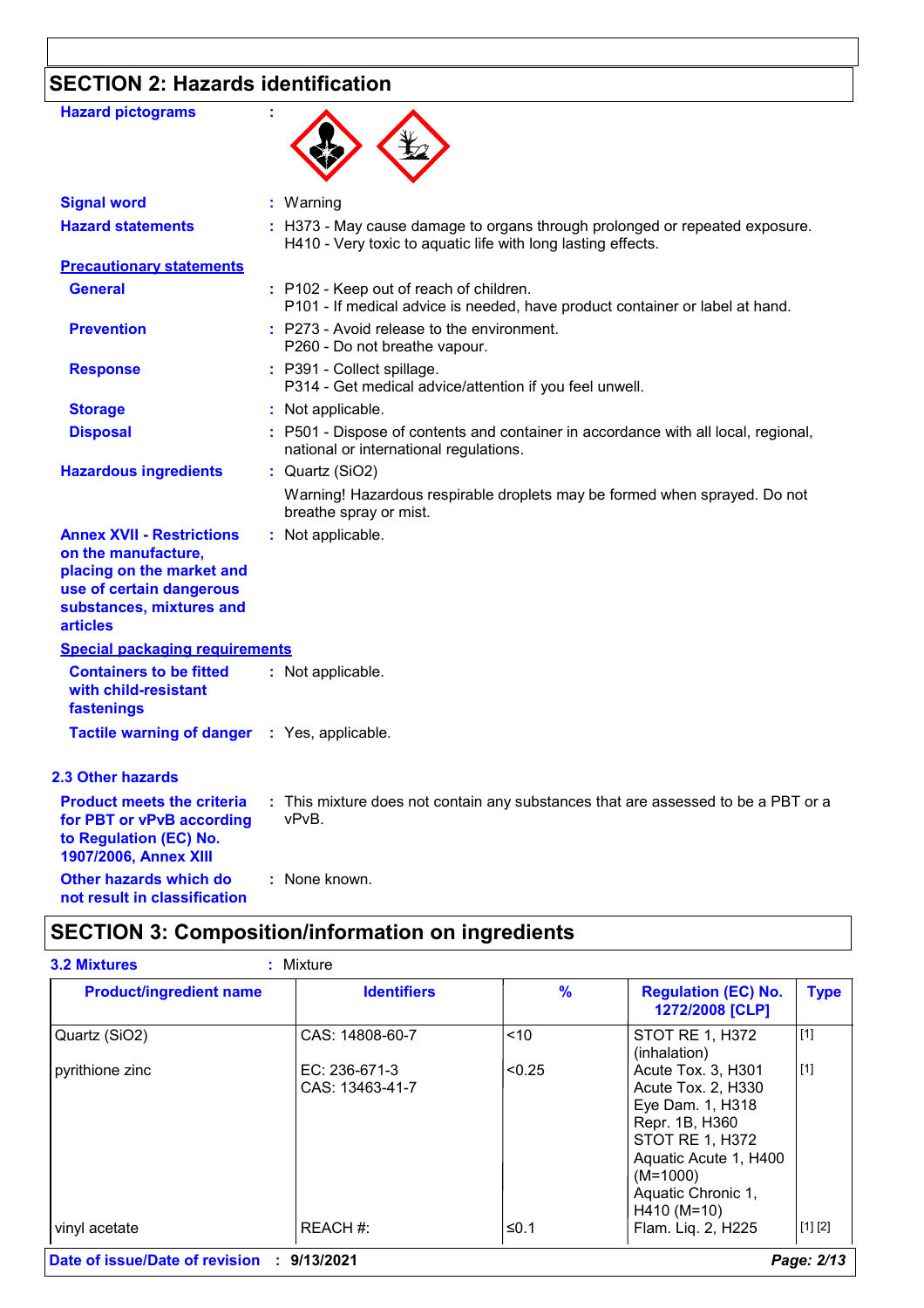# **SECTION 3: Composition/information on ingredients**

| 01-2119539477-28    | Acute Tox. 4, H332     |  |
|---------------------|------------------------|--|
| EC: 203-545-4       | Carc. 2, H351          |  |
| CAS: 108-05-4       | STOT SE 3, H335        |  |
| Index: 607-023-00-0 |                        |  |
|                     | ∣See Section 16 for    |  |
|                     | the full text of the H |  |
|                     | statements declared    |  |
|                     | above.                 |  |
|                     |                        |  |

There are no additional ingredients present which, within the current knowledge of the supplier and in the concentrations applicable, are classified as hazardous to health or the environment, are PBTs, vPvBs or Substances of equivalent concern, or have been assigned a workplace exposure limit and hence require reporting in this section.

**Type** 

[1] Substance classified with a health or environmental hazard

[2] Substance with a workplace exposure limit

[3] Substance meets the criteria for PBT according to Regulation (EC) No. 1907/2006, Annex XIII

[4] Substance meets the criteria for vPvB according to Regulation (EC) No. 1907/2006, Annex XIII

[5] Substance of equivalent concern

[6] Additional disclosure due to company policy

Occupational exposure limits, if available, are listed in Section 8.

# **SECTION 4: First aid measures**

## **4.1 Description of first aid measures**

| <b>General</b>                    | : In all cases of doubt, or when symptoms persist, seek medical attention. Never give<br>anything by mouth to an unconscious person. If unconscious, place in recovery<br>position and seek medical advice. |
|-----------------------------------|-------------------------------------------------------------------------------------------------------------------------------------------------------------------------------------------------------------|
| <b>Eye contact</b>                | : Remove contact lenses, irrigate copiously with clean, fresh water, holding the<br>eyelids apart for at least 10 minutes and seek immediate medical advice.                                                |
| <b>Inhalation</b>                 | : Remove to fresh air. Keep person warm and at rest. If not breathing, if breathing is<br>irregular or if respiratory arrest occurs, provide artificial respiration or oxygen by<br>trained personnel.      |
| <b>Skin contact</b>               | : Remove contaminated clothing and shoes. Wash skin thoroughly with soap and<br>water or use recognised skin cleanser. Do NOT use solvents or thinners.                                                     |
| <b>Ingestion</b>                  | : If swallowed, seek medical advice immediately and show the container or label.<br>Keep person warm and at rest. Do NOT induce vomiting.                                                                   |
| <b>Protection of first-aiders</b> | : No action shall be taken involving any personal risk or without suitable training. It<br>may be dangerous to the person providing aid to give mouth-to-mouth resuscitation.                               |

## **4.2 Most important symptoms and effects, both acute and delayed**

There are no data available on the mixture itself. The mixture has been assessed following the conventional method of the CLP Regulation (EC) No 1272/2008 and is classified for toxicological properties accordingly. See Sections 2 and 3 for details.

Exposure to component solvent vapour concentrations in excess of the stated occupational exposure limit may result in adverse health effects such as mucous membrane and respiratory system irritation and adverse effects on the kidneys, liver and central nervous system. Symptoms and signs include headache, dizziness, fatigue, muscular weakness, drowsiness and, in extreme cases, loss of consciousness.

Solvents may cause some of the above effects by absorption through the skin. Repeated or prolonged contact with the mixture may cause removal of natural fat from the skin, resulting in non-allergic contact dermatitis and absorption through the skin.

If splashed in the eyes, the liquid may cause irritation and reversible damage.

Ingestion may cause nausea, diarrhea and vomiting.

This takes into account, where known, delayed and immediate effects and also chronic effects of components from short-term and long-term exposure by oral, inhalation and dermal routes of exposure and eye contact.

#### **4.3 Indication of any immediate medical attention and special treatment needed**

**Notes to physician Treat symptomatically. Contact poison treatment specialist immediately if large** quantities have been ingested or inhaled.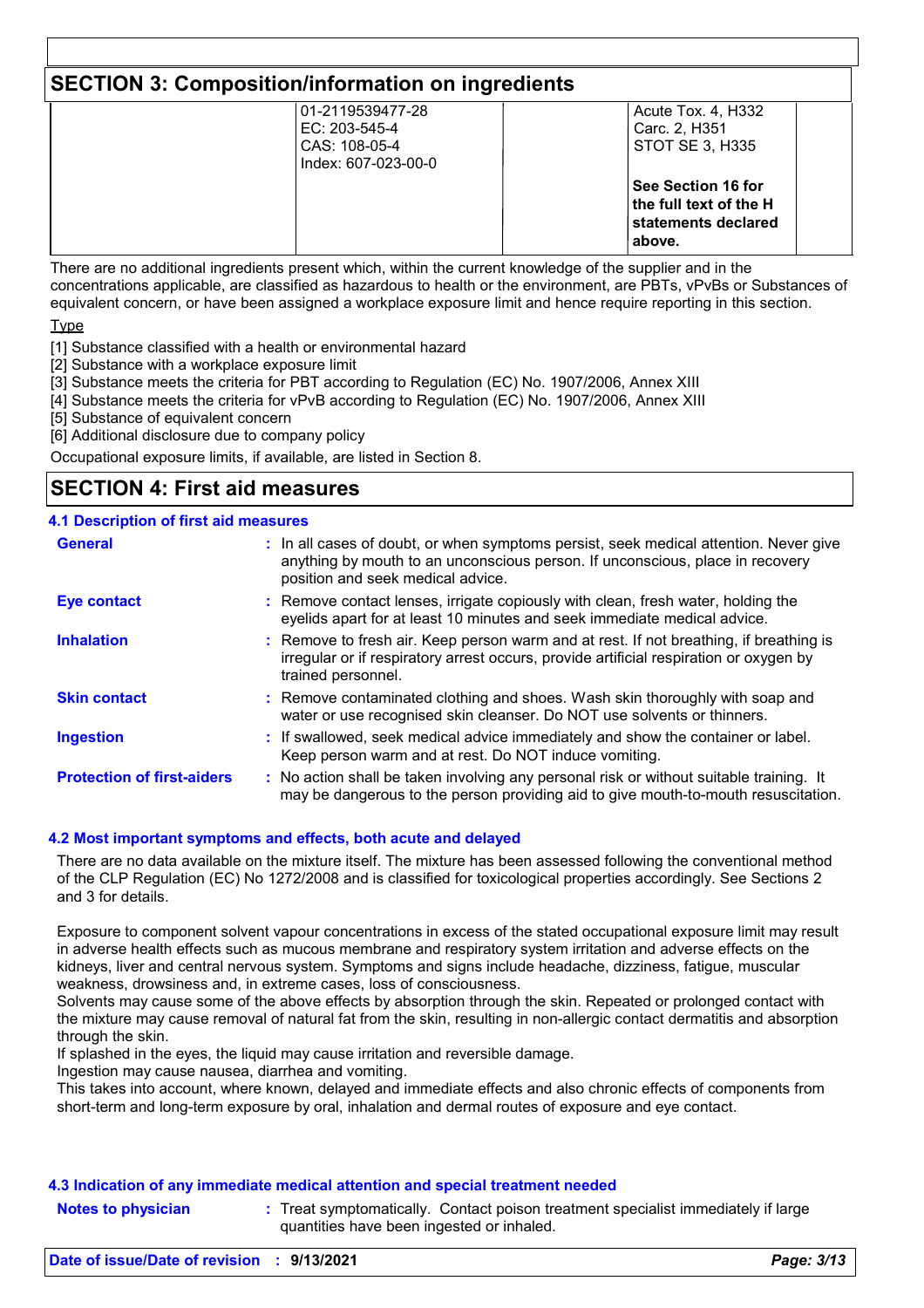# **SECTION 4: First aid measures**

**Specific treatments :** No specific treatment.

See toxicological information (Section 11)

# **SECTION 5: Firefighting measures**

| 5.1 Extinguishing media                                  |                                                                                                                              |
|----------------------------------------------------------|------------------------------------------------------------------------------------------------------------------------------|
| <b>Suitable extinguishing</b><br>media                   | : Recommended: alcohol-resistant foam, $CO2$ , powders, water spray.                                                         |
| <b>Unsuitable extinguishing</b><br>media                 | : Do not use water jet.                                                                                                      |
|                                                          | 5.2 Special hazards arising from the substance or mixture                                                                    |
| <b>Hazards from the</b><br>substance or mixture          | : Fire will produce dense black smoke. Exposure to decomposition products may<br>cause a health hazard.                      |
| <b>Hazardous combustion</b><br>products                  | : Decomposition products may include the following materials: carbon monoxide,<br>carbon dioxide, smoke, oxides of nitrogen. |
| <b>5.3 Advice for firefighters</b>                       |                                                                                                                              |
| <b>Special protective actions</b><br>for fire-fighters   | : Cool closed containers exposed to fire with water. Do not release runoff from fire to<br>drains or watercourses.           |
| <b>Special protective</b><br>equipment for fire-fighters | : Appropriate breathing apparatus may be required.                                                                           |

# **SECTION 6: Accidental release measures**

## **6.1 Personal precautions, protective equipment and emergency procedures**

| For non-emergency<br>personnel                                 | : Exclude sources of ignition and ventilate the area. Avoid breathing vapour or mist.<br>Refer to protective measures listed in sections 7 and 8.                                                                                                                                  |
|----------------------------------------------------------------|------------------------------------------------------------------------------------------------------------------------------------------------------------------------------------------------------------------------------------------------------------------------------------|
| For emergency responders                                       | : If specialised clothing is required to deal with the spillage, take note of any<br>information in Section 8 on suitable and unsuitable materials. See also the<br>information in "For non-emergency personnel".                                                                  |
| <b>6.2 Environmental</b><br>precautions                        | : Do not allow to enter drains or watercourses. If the product contaminates lakes,<br>rivers, or sewers, inform the appropriate authorities in accordance with local<br>regulations.                                                                                               |
| 6.3 Methods and material<br>for containment and<br>cleaning up | : Contain and collect spillage with non-combustible, absorbent material e.g. sand,<br>earth, vermiculite or diatomaceous earth and place in container for disposal<br>according to local regulations (see Section 13). Preferably clean with a detergent.<br>Avoid using solvents. |
| 6.4 Reference to other<br><b>sections</b>                      | : See Section 1 for emergency contact information.<br>See Section 8 for information on appropriate personal protective equipment.<br>See Section 13 for additional waste treatment information.                                                                                    |

# **SECTION 7: Handling and storage**

The information in this section contains generic advice and guidance. The list of Identified Uses in Section 1 should be consulted for any available use-specific information provided in the Exposure Scenario(s).

| <b>7.1 Precautions for safe</b><br>handling | : Prevent the creation of flammable or explosive concentrations of vapours in air and<br>avoid vapour concentrations higher than the occupational exposure limits.<br>In addition, the product should only be used in areas from which all naked lights and<br>other sources of ignition have been excluded. Electrical equipment should be<br>protected to the appropriate standard.<br>Mixture may charge electrostatically: always use earthing leads when transferring<br>from one container to another.<br>Operators should wear antistatic footwear and clothing and floors should be of the |
|---------------------------------------------|----------------------------------------------------------------------------------------------------------------------------------------------------------------------------------------------------------------------------------------------------------------------------------------------------------------------------------------------------------------------------------------------------------------------------------------------------------------------------------------------------------------------------------------------------------------------------------------------------|
|                                             |                                                                                                                                                                                                                                                                                                                                                                                                                                                                                                                                                                                                    |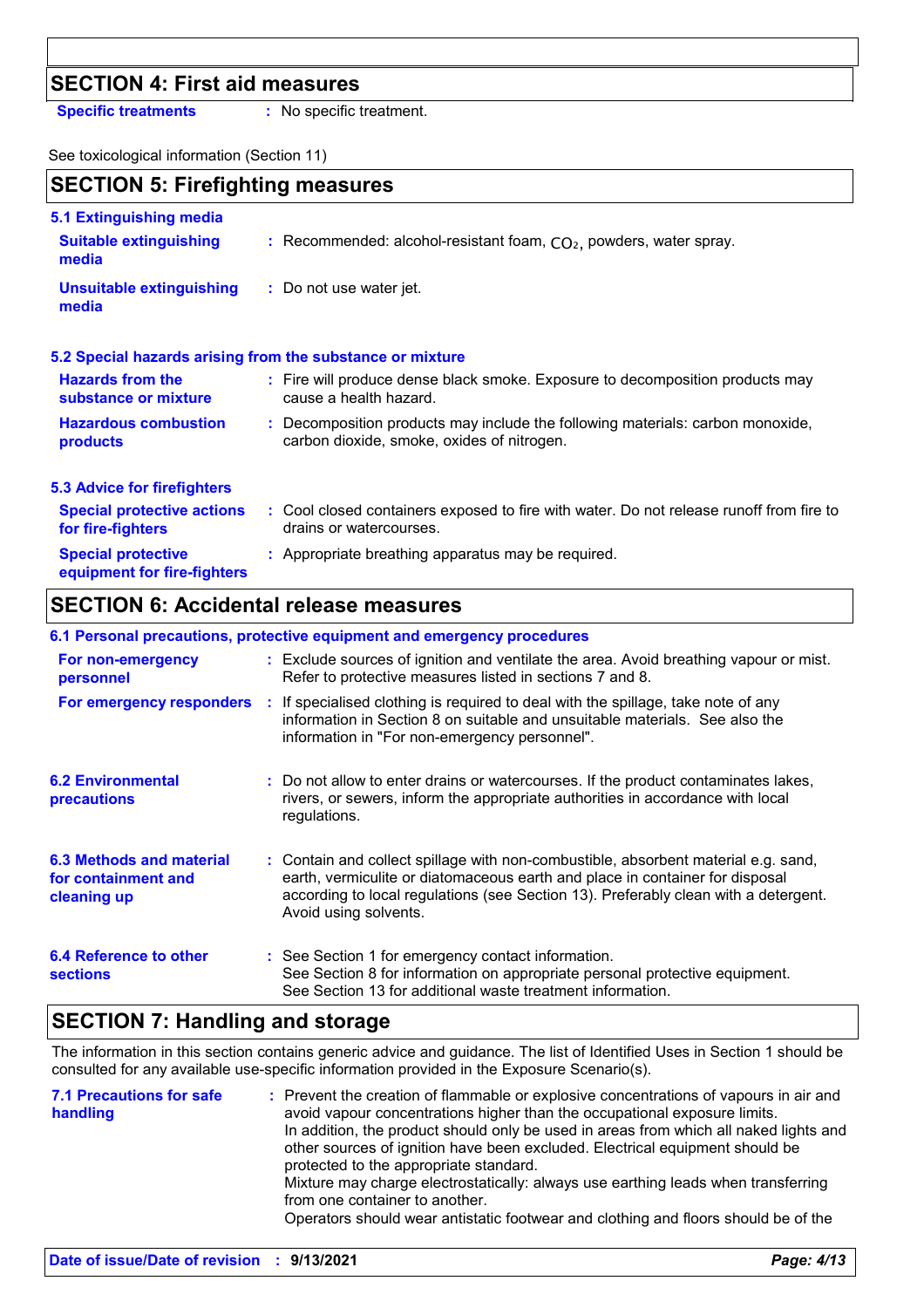# **SECTION 7: Handling and storage**

conducting type.

Keep away from heat, sparks and flame. No sparking tools should be used. Avoid contact with skin and eyes. Avoid the inhalation of dust, particulates, spray or mist arising from the application of this mixture. Avoid inhalation of dust from sanding.

Eating, drinking and smoking should be prohibited in areas where this material is handled, stored and processed.

Put on appropriate personal protective equipment (see Section 8).

Never use pressure to empty. Container is not a pressure vessel.

Always keep in containers made from the same material as the original one.

Comply with the health and safety at work laws.

Do not allow to enter drains or watercourses.

**Information on fire and explosion protection**

Vapours are heavier than air and may spread along floors. Vapours may form explosive mixtures with air.

#### **7.2 Conditions for safe storage, including any incompatibilities**

Store in accordance with local regulations.

**Notes on joint storage**

Keep away from: oxidising agents, strong alkalis, strong acids.

#### **Additional information on storage conditions**

Observe label precautions. Store in a dry, cool and well-ventilated area. Keep away from heat and direct sunlight. Keep away from sources of ignition. No smoking. Prevent unauthorised access. Containers that have been opened must be carefully resealed and kept upright to prevent leakage.

## **Seveso Directive - Reporting thresholds**

#### **Danger criteria**

| <b>Category</b> | <b>threshold</b> | Notification and MAPP Safety report threshold |
|-----------------|------------------|-----------------------------------------------|
| E               | 100 tonne        | l 200 tonne                                   |

#### **7.3 Specific end use(s)**

- **Recommendations :**
	- : Not available. : Not available.

**Industrial sector specific : solutions**

# **SECTION 8: Exposure controls/personal protection**

The information in this section contains generic advice and guidance. Information is provided based on typical anticipated uses of the product. Additional measures might be required for bulk handling or other uses that could significantly increase worker exposure or environmental releases.

#### **8.1 Control parameters**

## **Occupational exposure limits**

| <b>Product/ingredient name</b>              | <b>Exposure limit values</b>                                                                                                                                                                                                                                                                                                                                                                                                                                                                                                                                                                                                                                                                                                                                       |
|---------------------------------------------|--------------------------------------------------------------------------------------------------------------------------------------------------------------------------------------------------------------------------------------------------------------------------------------------------------------------------------------------------------------------------------------------------------------------------------------------------------------------------------------------------------------------------------------------------------------------------------------------------------------------------------------------------------------------------------------------------------------------------------------------------------------------|
| vinyl acetate                               | EU OEL (Europe, 2/2017). Notes: list of indicative<br>occupational exposure limit values<br>TWA: 17.6 mg/m <sup>3</sup> 8 hours.<br>TWA: 5 ppm 8 hours.<br>STEL: 35.2 mg/m <sup>3</sup> 15 minutes.<br>STEL: 10 ppm 15 minutes.                                                                                                                                                                                                                                                                                                                                                                                                                                                                                                                                    |
| <b>Recommended monitoring</b><br>procedures | If this product contains ingredients with exposure limits, personal, workplace<br>atmosphere or biological monitoring may be required to determine the effectiveness<br>of the ventilation or other control measures and/or the necessity to use respiratory<br>protective equipment. Reference should be made to monitoring standards, such as<br>the following: European Standard EN 689 (Workplace atmospheres - Guidance for<br>the assessment of exposure by inhalation to chemical agents for comparison with<br>limit values and measurement strategy) European Standard EN 14042 (Workplace<br>atmospheres - Guide for the application and use of procedures for the assessment<br>of exposure to chemical and biological agents) European Standard EN 482 |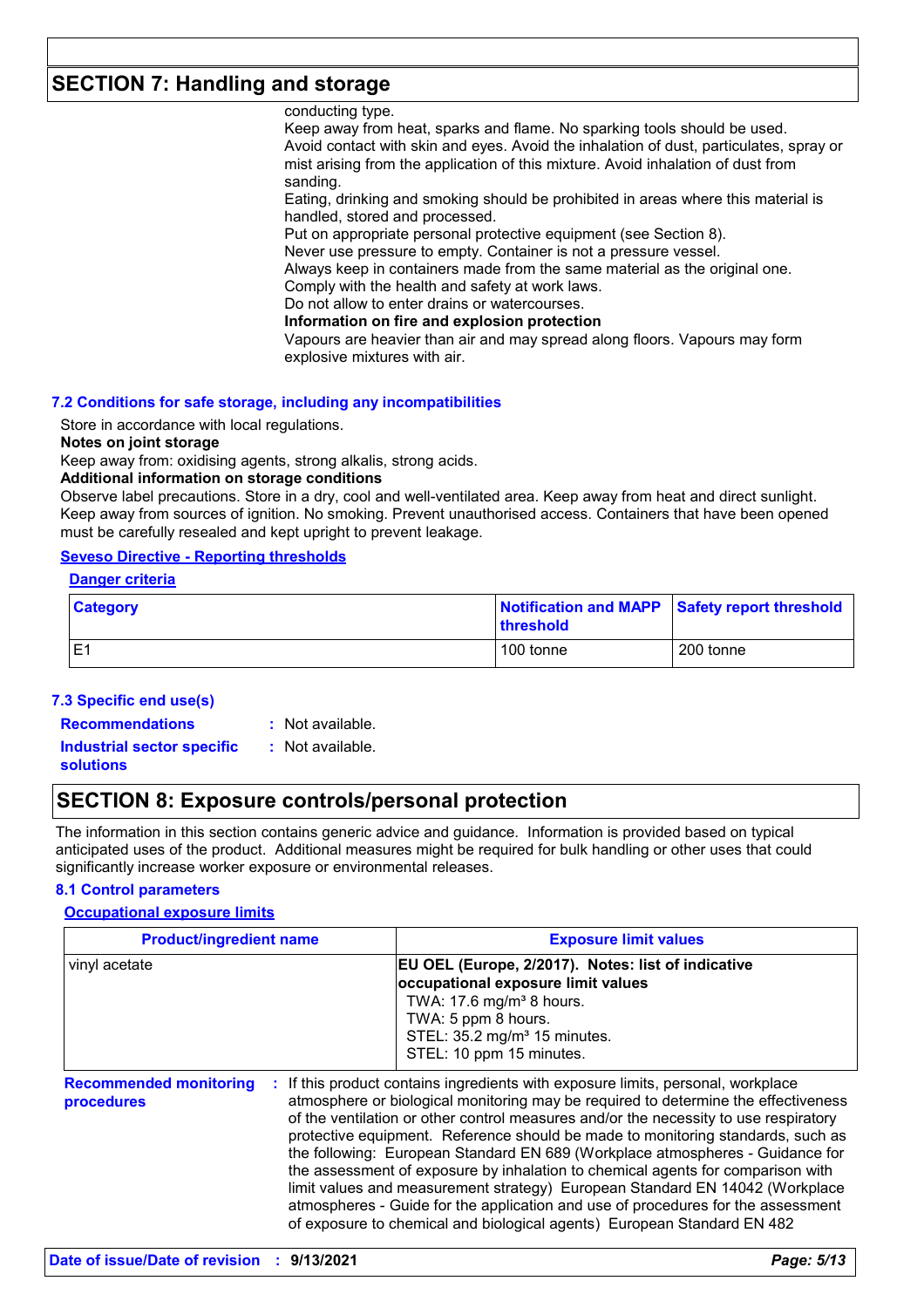# **SECTION 8: Exposure controls/personal protection**

(Workplace atmospheres - General requirements for the performance of procedures for the measurement of chemical agents) Reference to national guidance documents for methods for the determination of hazardous substances will also be required.

## **DNELs/DMELs**

| <b>Product/ingredient name</b>                    |           | <b>Type</b><br><b>Exposure</b>                                                                                                                                                                                            | <b>Value</b>                                                                                                                                                                                                                                                                                                                                                                                                                                                                                                                                                                                                                                                                            | <b>Population</b>       | <b>Effects</b> |          |
|---------------------------------------------------|-----------|---------------------------------------------------------------------------------------------------------------------------------------------------------------------------------------------------------------------------|-----------------------------------------------------------------------------------------------------------------------------------------------------------------------------------------------------------------------------------------------------------------------------------------------------------------------------------------------------------------------------------------------------------------------------------------------------------------------------------------------------------------------------------------------------------------------------------------------------------------------------------------------------------------------------------------|-------------------------|----------------|----------|
| pyrithione zinc                                   |           | <b>DNEL</b>                                                                                                                                                                                                               | Long term Dermal                                                                                                                                                                                                                                                                                                                                                                                                                                                                                                                                                                                                                                                                        | $0.01$ mg/<br>kg bw/day | Workers        | Systemic |
| <b>PNECs</b>                                      |           |                                                                                                                                                                                                                           |                                                                                                                                                                                                                                                                                                                                                                                                                                                                                                                                                                                                                                                                                         |                         |                |          |
| No PNECs available                                |           |                                                                                                                                                                                                                           |                                                                                                                                                                                                                                                                                                                                                                                                                                                                                                                                                                                                                                                                                         |                         |                |          |
|                                                   |           |                                                                                                                                                                                                                           |                                                                                                                                                                                                                                                                                                                                                                                                                                                                                                                                                                                                                                                                                         |                         |                |          |
| <b>8.2 Exposure controls</b>                      |           |                                                                                                                                                                                                                           |                                                                                                                                                                                                                                                                                                                                                                                                                                                                                                                                                                                                                                                                                         |                         |                |          |
| <b>Appropriate engineering</b><br><b>controls</b> |           |                                                                                                                                                                                                                           | : Provide adequate ventilation. Where reasonably practicable, this should be<br>achieved by the use of local exhaust ventilation and good general extraction. If                                                                                                                                                                                                                                                                                                                                                                                                                                                                                                                        |                         |                |          |
|                                                   |           |                                                                                                                                                                                                                           | these are not sufficient to maintain concentrations of particulates and solvent                                                                                                                                                                                                                                                                                                                                                                                                                                                                                                                                                                                                         |                         |                |          |
|                                                   |           |                                                                                                                                                                                                                           | vapours below the OEL, suitable respiratory protection must be worn.                                                                                                                                                                                                                                                                                                                                                                                                                                                                                                                                                                                                                    |                         |                |          |
| <b>Individual protection measures</b>             |           |                                                                                                                                                                                                                           |                                                                                                                                                                                                                                                                                                                                                                                                                                                                                                                                                                                                                                                                                         |                         |                |          |
| <b>Hygiene measures</b>                           |           |                                                                                                                                                                                                                           | : Wash hands, forearms and face thoroughly after handling chemical products, before<br>eating, smoking and using the lavatory and at the end of the working period.<br>Appropriate techniques should be used to remove potentially contaminated clothing.<br>Wash contaminated clothing before reusing. Ensure that eyewash stations and<br>safety showers are close to the workstation location.                                                                                                                                                                                                                                                                                       |                         |                |          |
| <b>Eye/face protection</b>                        |           |                                                                                                                                                                                                                           | : Use safety eyewear designed to protect against splash of liquids.                                                                                                                                                                                                                                                                                                                                                                                                                                                                                                                                                                                                                     |                         |                |          |
| <b>Skin protection</b>                            |           |                                                                                                                                                                                                                           |                                                                                                                                                                                                                                                                                                                                                                                                                                                                                                                                                                                                                                                                                         |                         |                |          |
|                                                   | material. |                                                                                                                                                                                                                           | When prolonged or frequently repeated contact may occur, a glove with a protection<br>class of 6 (breakthrough time >480 minutes according to EN374) is recommended.<br>Recommended gloves: Viton ® or Nitrile, thickness ≥ 0.38 mm.<br>When only brief contact is expected, a glove with protection class of 2 or higher<br>(breakthrough time > 30 minutes according to EN374) is recommended.<br>Recommended gloves: Nitrile, thickness ≥ 0.12 mm.<br>Gloves should be replaced regularly and if there is any sign of damage to the glove<br>The performance or effectiveness of the glove may be reduced by physical/chemical<br>damage and poor maintenance.                       |                         |                |          |
| <b>Body protection</b>                            |           | : Personnel should wear antistatic clothing made of natural fibres or of high-<br>temperature-resistant synthetic fibres.                                                                                                 |                                                                                                                                                                                                                                                                                                                                                                                                                                                                                                                                                                                                                                                                                         |                         |                |          |
| <b>Other skin protection</b>                      |           | : Appropriate footwear and any additional skin protection measures should be<br>selected based on the task being performed and the risks involved and should be<br>approved by a specialist before handling this product. |                                                                                                                                                                                                                                                                                                                                                                                                                                                                                                                                                                                                                                                                                         |                         |                |          |
| <b>Respiratory protection</b>                     |           |                                                                                                                                                                                                                           | : If workers are exposed to concentrations above the exposure limit, they must use<br>appropriate, certified respirators.                                                                                                                                                                                                                                                                                                                                                                                                                                                                                                                                                               |                         |                |          |
|                                                   |           |                                                                                                                                                                                                                           | OLD LEAD-BASED PAINTS:                                                                                                                                                                                                                                                                                                                                                                                                                                                                                                                                                                                                                                                                  |                         |                |          |
|                                                   |           |                                                                                                                                                                                                                           | When surfaces are to be prepared for painting, account should be taken of the age<br>of the property and the possibility that lead-pigmented paint might be present. There<br>is a possibility that ingestion or inhalation of scrapings or dust arising from the<br>preparation work could cause health effects. As a working rule you should assume<br>that this will be the case if the age of the property is pre 1960.                                                                                                                                                                                                                                                             |                         |                |          |
|                                                   |           |                                                                                                                                                                                                                           | Where possible wet sanding or chemical stripping methods should be used with<br>surfaces of this type to avoid the creation of dust. When dry sanding cannot be<br>avoided, and effective local exhaust ventilation is not available, it is recommended<br>that a dust respirator is worn, that is approved for use with lead dusts, and its type<br>selected on the basis of the COSHH assessment, taking into account the<br>Workplace Exposure Limit for lead in air. Furthermore, steps should be taken to<br>ensure containment of the dusts created, and that all practicable measures are<br>taken to clean up thoroughly all deposits of dusts in and around the affected area. |                         |                |          |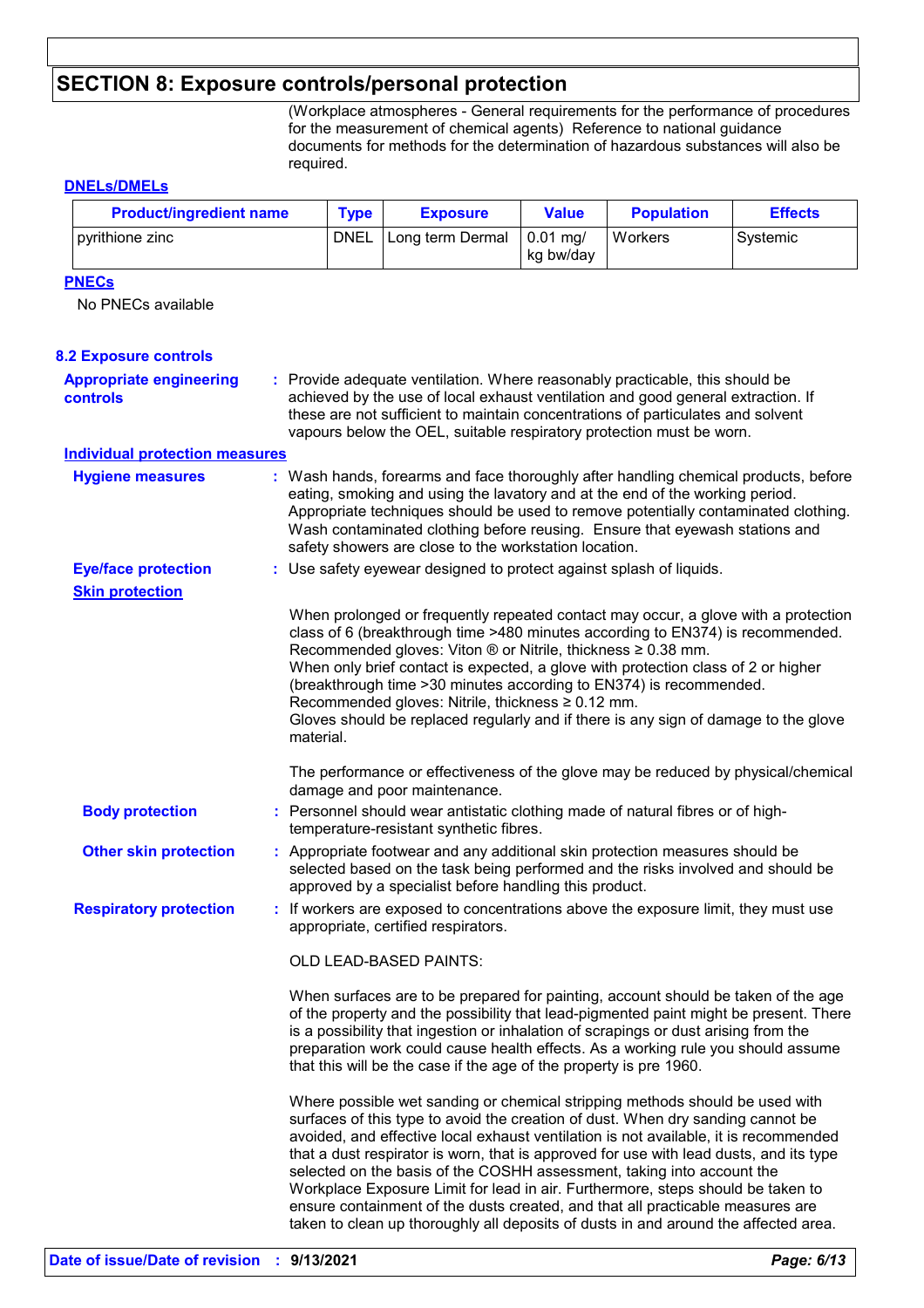# **SECTION 8: Exposure controls/personal protection**

Respiratory protection in case of dust or spray mist formation. (particle filter EN143 type P2) Respiratory protection in case of vapour formation. (half mask with combination filter A2-P2 til concentrations of 0,5 Vol%.)

The current Control of Lead at Work Regulations approved code of practice should be consulted for advice on protective clothing and personal hygiene precautions. Care should also be taken to exclude visitors, members of the household and especially children from the affected area, during the actual work and the subsequent clean up operations. All scrapings, dust, etc. should be disposed of by the professional painting contractor as Hazardous Waste.

Extra precautions will also need to be taken when burning off old lead-based paints because fumes containing lead will be produced. It is recommended that a respirator, approved for use with particulate fumes of lead is selected on the basis of the COSHH assessment, taking into account the Workplace Exposure Limit for lead in air. Similar precautions to those given above about sanding should be taken with reference to protective clothing, disposal of scrapings and dusts, and exclusion of other personnel and especially children from the building during actual work and the subsequent clean up operations.

Avoid the inhalation of dust. Wear suitable face mask if dry sanding. Special precautions should be taken during surface preparation of pre-1960s paint surfaces over wood and metal as they may contain harmful lead.

**Environmental exposure : Do not allow to enter drains or watercourses. controls**

# **SECTION 9: Physical and chemical properties**

#### **9.1. Information on basic physical and chemical properties**

| <b>Appearance</b>                                      |                                                            |  |
|--------------------------------------------------------|------------------------------------------------------------|--|
| <b>Physical state</b>                                  | $:$ Liquid.                                                |  |
| <b>Colour</b>                                          | : Various: See label.                                      |  |
| <b>Odour</b>                                           | : Not available.                                           |  |
| <b>Odour threshold</b>                                 | $\cdot$ Not available.                                     |  |
| pH                                                     | : 8.5                                                      |  |
| <b>Melting point/freezing point</b>                    | $:$ Not available.                                         |  |
| Initial boiling point and boiling<br>range             | $: 100^{\circ}$ C                                          |  |
| <b>Flash point</b>                                     | : Not applicable.                                          |  |
| <b>Evaporation rate</b>                                | : Not available.                                           |  |
| <b>Upper/lower flammability or</b><br>explosive limits | $:$ Not available.                                         |  |
| <b>Vapour pressure</b>                                 | : Not available.                                           |  |
| <b>Vapour density</b>                                  | : Not available.                                           |  |
| <b>Relative density</b>                                | 1.63                                                       |  |
| <b>Solubility(ies)</b>                                 | Easily soluble in the following materials: cold water.     |  |
| <b>Partition coefficient: n-octanol/ :</b><br>water    | Not available.                                             |  |
| <b>Auto-ignition temperature</b>                       | : Not available.                                           |  |
| <b>Decomposition temperature</b>                       | Not available.                                             |  |
| <b>Viscosity</b>                                       | Kinematic (room temperature): $4.91 \text{ cm}^2/\text{s}$ |  |
| <b>Explosive properties</b>                            | Not available.                                             |  |
| <b>Oxidising properties</b>                            | Not available.                                             |  |
| 9.2. Other information                                 |                                                            |  |
| <b>Solubility in water</b>                             | : Not available.                                           |  |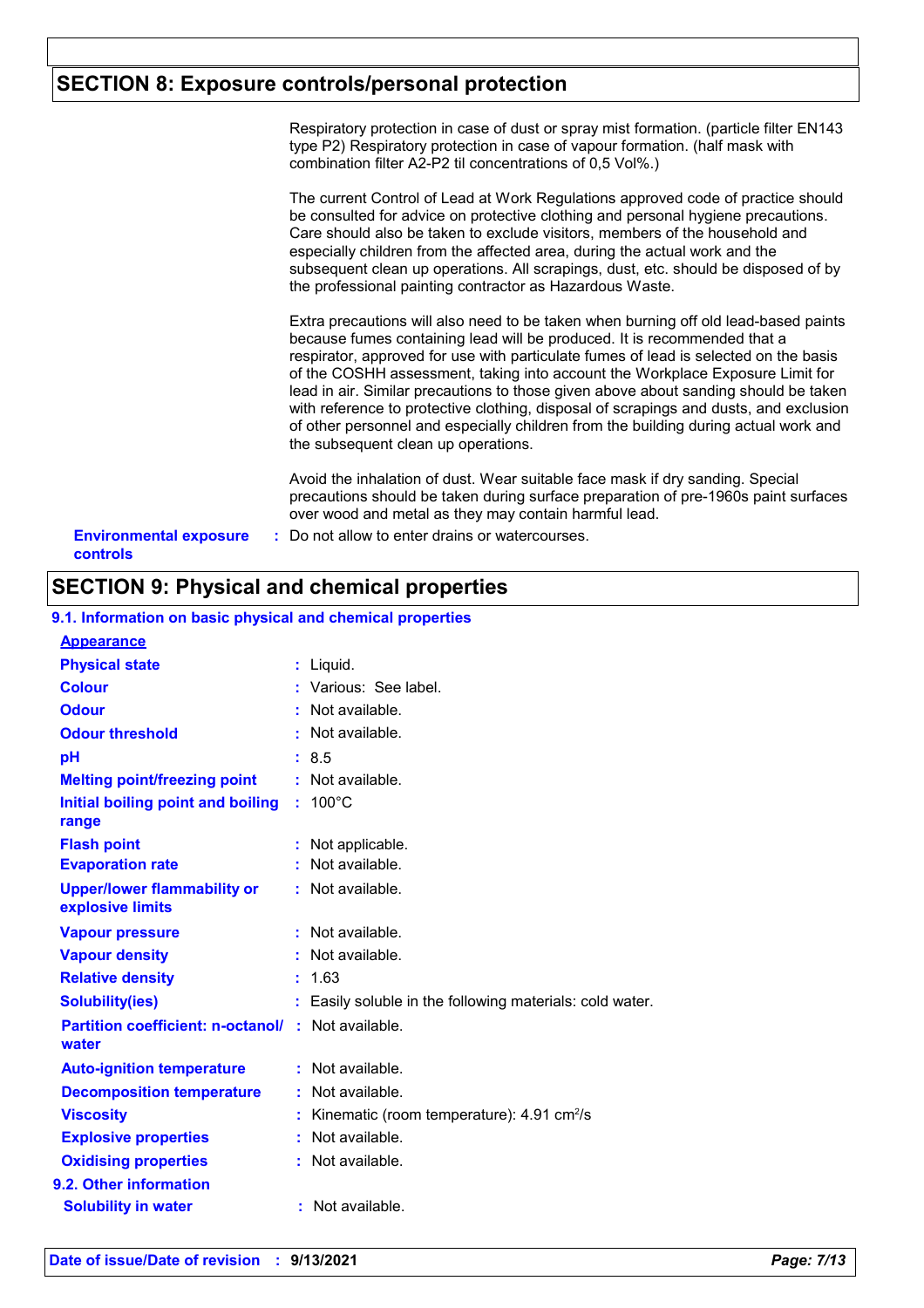# **SECTION 10: Stability and reactivity**

| <b>10.6 Hazardous</b><br>decomposition products | : Decomposition products may include the following materials: carbon monoxide,<br>carbon dioxide, smoke, oxides of nitrogen.        |
|-------------------------------------------------|-------------------------------------------------------------------------------------------------------------------------------------|
| 10.5 Incompatible materials                     | : Keep away from the following materials to prevent strong exothermic reactions:<br>oxidising agents, strong alkalis, strong acids. |
| <b>10.4 Conditions to avoid</b>                 | : When exposed to high temperatures may produce hazardous decomposition<br>products.                                                |
| 10.3 Possibility of<br>hazardous reactions      | : Under normal conditions of storage and use, hazardous reactions will not occur.                                                   |
| <b>10.2 Chemical stability</b>                  | : Stable under recommended storage and handling conditions (see Section 7).                                                         |
| <b>10.1 Reactivity</b>                          | : No specific test data related to reactivity available for this product or its ingredients.                                        |

# **SECTION 11: Toxicological information**

## **11.1 Information on toxicological effects**

There are no data available on the mixture itself. The mixture has been assessed following the conventional method of the CLP Regulation (EC) No 1272/2008 and is classified for toxicological properties accordingly. See Sections 2 and 3 for details.

Exposure to component solvent vapour concentrations in excess of the stated occupational exposure limit may result in adverse health effects such as mucous membrane and respiratory system irritation and adverse effects on the kidneys, liver and central nervous system. Symptoms and signs include headache, dizziness, fatigue, muscular weakness, drowsiness and, in extreme cases, loss of consciousness.

Solvents may cause some of the above effects by absorption through the skin. Repeated or prolonged contact with the mixture may cause removal of natural fat from the skin, resulting in non-allergic contact dermatitis and absorption through the skin.

If splashed in the eyes, the liquid may cause irritation and reversible damage.

Ingestion may cause nausea, diarrhea and vomiting.

This takes into account, where known, delayed and immediate effects and also chronic effects of components from short-term and long-term exposure by oral, inhalation and dermal routes of exposure and eye contact.

#### **Acute toxicity**

**Conclusion/Summary :** Not available.

**Acute toxicity estimates**

| <b>Product/ingredient name</b>          | Oral (mg/<br>kg) | <b>Dermal</b><br>(mg/kg) | <b>Inhalation</b><br>(gases)<br>(ppm) | <b>Inhalation</b><br>(vapours)<br>(mg/l) | <b>Inhalation</b><br>(dusts<br>and mists)<br>(mg/l) |
|-----------------------------------------|------------------|--------------------------|---------------------------------------|------------------------------------------|-----------------------------------------------------|
| DN SR Fix & Grouts White (Q01P) 4456428 | 32006.7          | N/A                      | N/A                                   | N/A                                      | 16                                                  |
| pyrithione zinc                         | 100              | N/A                      | N/A                                   | N/A                                      | 0.05                                                |
| vinyl acetate                           | N/A              | N/A                      | N/A                                   | 11                                       | N/A                                                 |

| <b>Irritation/Corrosion</b>  |                      |
|------------------------------|----------------------|
| <b>Conclusion/Summary</b>    | Not available<br>٠.  |
| <b>Sensitisation</b>         |                      |
| <b>Conclusion/Summary</b>    | Not available.       |
| <b>Mutagenicity</b>          |                      |
| <b>Conclusion/Summary</b>    | Not available.       |
| <b>Carcinogenicity</b>       |                      |
| <b>Conclusion/Summary</b>    | Not available.<br>٠. |
| <b>Reproductive toxicity</b> |                      |
| <b>Conclusion/Summary</b>    | Not available.       |
|                              |                      |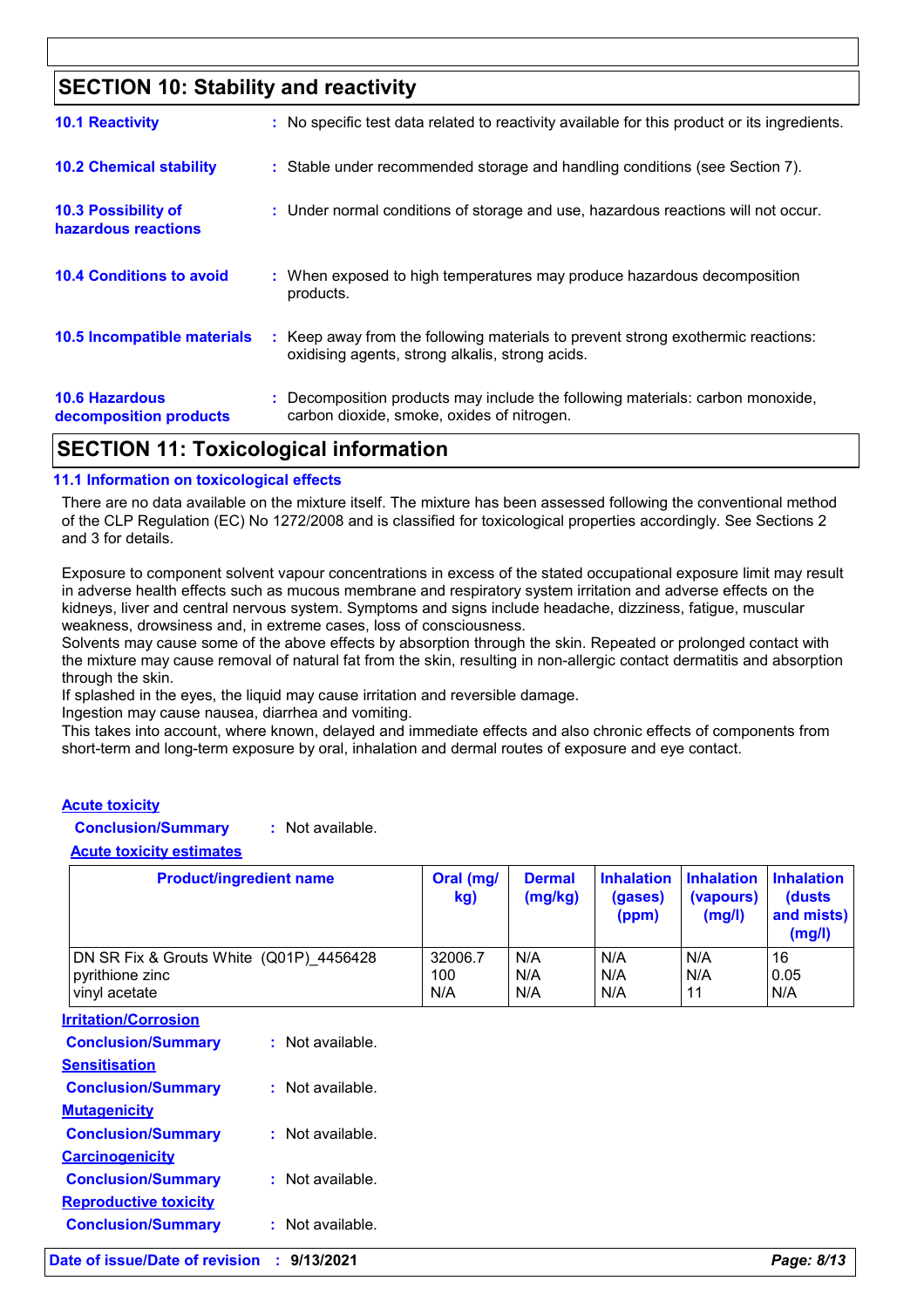# **SECTION 11: Toxicological information**

# **Teratogenicity**

**Conclusion/Summary :** Not available.

## **Specific target organ toxicity (single exposure)**

Not available.

## **Specific target organ toxicity (repeated exposure)**

| <b>Product/ingredient name</b>   | <b>Category</b>          | <b>Route of</b><br>exposure | <b>Target organs</b> |
|----------------------------------|--------------------------|-----------------------------|----------------------|
| Quartz (SiO2)<br>pyrithione zinc | Category 1<br>Category 1 | l inhalation                |                      |

## **Aspiration hazard**

Not available.

# **Other information :**

: Not available.

# **SECTION 12: Ecological information**

## **12.1 Toxicity**

There are no data available on the mixture itself. Do not allow to enter drains or watercourses.

The mixture has been assessed following the summation method of the CLP Regulation (EC) No 1272/2008 and is classified for eco-toxicological properties accordingly. See Sections 2 and 3 for details.

| <b>Product/ingredient name</b> | <b>Result</b>                       | <b>Species</b>                      | <b>Exposure</b> |
|--------------------------------|-------------------------------------|-------------------------------------|-----------------|
| pyrithione zinc                | Acute EC50 0.51 µg/l Marine water   | Algae - Thalassiosira<br>pseudonana | 96 hours        |
|                                | Acute EC50 8.25 ppb Fresh water     | Daphnia - Daphnia magna             | 48 hours        |
|                                | Acute LC50 2.68 ppb Fresh water     | Fish - Pimephales promelas          | 96 hours        |
|                                | Chronic EC10 0.36 µg/l Marine water | Algae - Thalassiosira<br>pseudonana | 96 hours        |
|                                | Chronic NOEC 2.7 ppb Fresh water    | Daphnia - Daphnia magna             | $ 21$ days      |
| vinyl acetate                  | Acute LC50 18 mg/l                  | Fish - Lepomis macrochirus          | 96 hours        |
|                                | Acute LC50 19 mg/l                  | Fish - Pimephales promelas          | 96 hours        |

**Conclusion/Summary :** Not available.

## **12.2 Persistence and degradability**

**Conclusion/Summary :** Not available.

## **12.3 Bioaccumulative potential**

| <b>Product/ingredient name</b> | $\mathsf{LocP}_\mathsf{ow}$ | <b>BCF</b> | <b>Potential</b> |
|--------------------------------|-----------------------------|------------|------------------|
| pyrithione zinc                | 0.9                         |            | low              |
| vinyl acetate                  | 0.73                        | 3.16       | low              |

## **12.4 Mobility in soil**

| <b>Soil/water partition</b><br><b>coefficient (Koc)</b> | : Not available. |
|---------------------------------------------------------|------------------|
| <b>Mobility</b>                                         | : Not available. |

## **12.5 Results of PBT and vPvB assessment**

This mixture does not contain any substances that are assessed to be a PBT or a vPvB.

**12.6 Other adverse effects** : No known significant effects or critical hazards.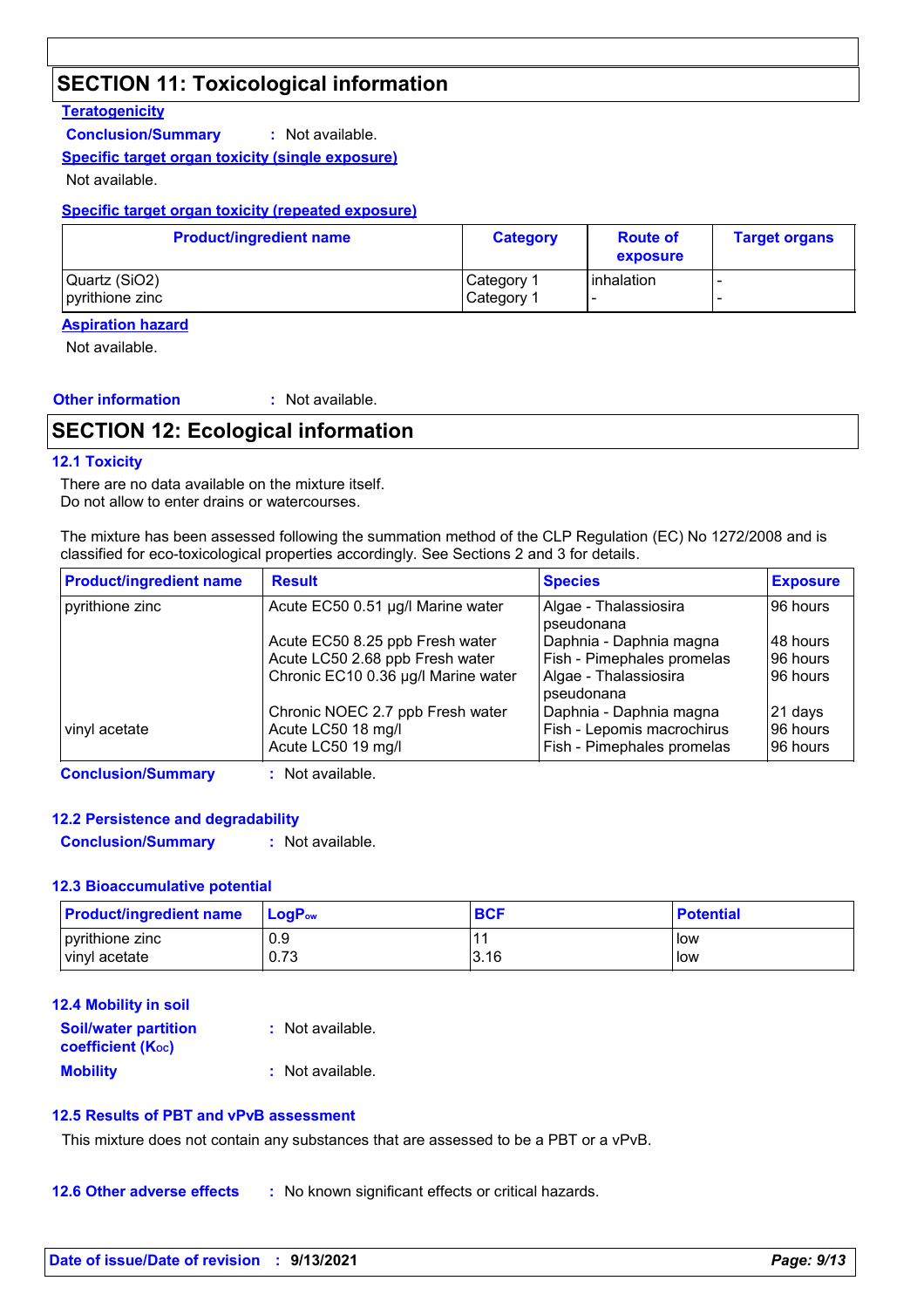# **SECTION 13: Disposal considerations**

The information in this section contains generic advice and guidance. The list of Identified Uses in Section 1 should be consulted for any available use-specific information provided in the Exposure Scenario(s).

# **13.1 Waste treatment methods**

| <b>Product</b>                 |                                    |                                                                                                                                                                                                                                                                                                                                                                                                                                                                                                              |  |
|--------------------------------|------------------------------------|--------------------------------------------------------------------------------------------------------------------------------------------------------------------------------------------------------------------------------------------------------------------------------------------------------------------------------------------------------------------------------------------------------------------------------------------------------------------------------------------------------------|--|
| <b>Methods of disposal</b>     | all authorities with jurisdiction. | The generation of waste should be avoided or minimised wherever possible.<br>Disposal of this product, solutions and any by-products should at all times comply<br>with the requirements of environmental protection and waste disposal legislation<br>and any regional local authority requirements. Dispose of surplus and non-<br>recyclable products via a licensed waste disposal contractor. Waste should not be<br>disposed of untreated to the sewer unless fully compliant with the requirements of |  |
| <b>Hazardous waste</b>         |                                    | : The classification of the product may meet the criteria for a hazardous waste.                                                                                                                                                                                                                                                                                                                                                                                                                             |  |
| <b>Disposal considerations</b> |                                    | Do not allow to enter drains or watercourses.<br>Dispose of according to all federal, state and local applicable regulations.<br>If this product is mixed with other wastes, the original waste product code may no<br>longer apply and the appropriate code should be assigned.<br>For further information, contact your local waste authority.                                                                                                                                                             |  |
| <b>Packaging</b>               |                                    |                                                                                                                                                                                                                                                                                                                                                                                                                                                                                                              |  |
| <b>Methods of disposal</b>     | when recycling is not feasible.    | The generation of waste should be avoided or minimised wherever possible. Waste<br>packaging should be recycled. Incineration or landfill should only be considered                                                                                                                                                                                                                                                                                                                                          |  |
| <b>Disposal considerations</b> | national legal provisions.         | : Using information provided in this safety data sheet, advice should be obtained from<br>the relevant waste authority on the classification of empty containers.<br>Empty containers must be scrapped or reconditioned.<br>Dispose of containers contaminated by the product in accordance with local or                                                                                                                                                                                                    |  |
| <b>Type of packaging</b>       |                                    | European waste catalogue (EWC)                                                                                                                                                                                                                                                                                                                                                                                                                                                                               |  |
| <b>CEPE Paint Guidelines</b>   | 15 01 10*                          | packaging containing residues of or contaminated by<br>hazardous substances                                                                                                                                                                                                                                                                                                                                                                                                                                  |  |
| <b>Special precautions</b>     |                                    | This material and its container must be disposed of in a safe way. Care should be<br>taken when handling emptied containers that have not been cleaned or rinsed out.<br>Empty containers or liners may retain some product residues. Avoid dispersal of<br>spilt material and runoff and contact with soil, waterways, drains and sewers.                                                                                                                                                                   |  |

# **SECTION 14: Transport information**

|                                                     | <b>ADR</b>                                                               | <b>IMDG</b>    |
|-----------------------------------------------------|--------------------------------------------------------------------------|----------------|
| 14.1. UN number                                     | <b>UN3082</b>                                                            | Not regulated. |
| 14.2. UN proper<br>shipping name                    | ENVIRONMENTALLY HAZARDOUS<br>SUBSTANCE, LIQUID, N.O.S. (pyrithione zinc) |                |
| 14.3. Transport<br>hazard class(es)<br><b>Class</b> | 9                                                                        |                |
| <b>Subsidiary class</b>                             | ۰                                                                        | -              |
| 14.4. Packing<br>group                              | Ш                                                                        | III            |
| 14.5.<br><b>Environmental</b><br>hazards            |                                                                          |                |
| <b>Marine pollutant</b>                             | Yes.                                                                     | No.            |
| <b>Marine pollutant</b><br><b>substances</b>        |                                                                          | Not available. |
|                                                     |                                                                          |                |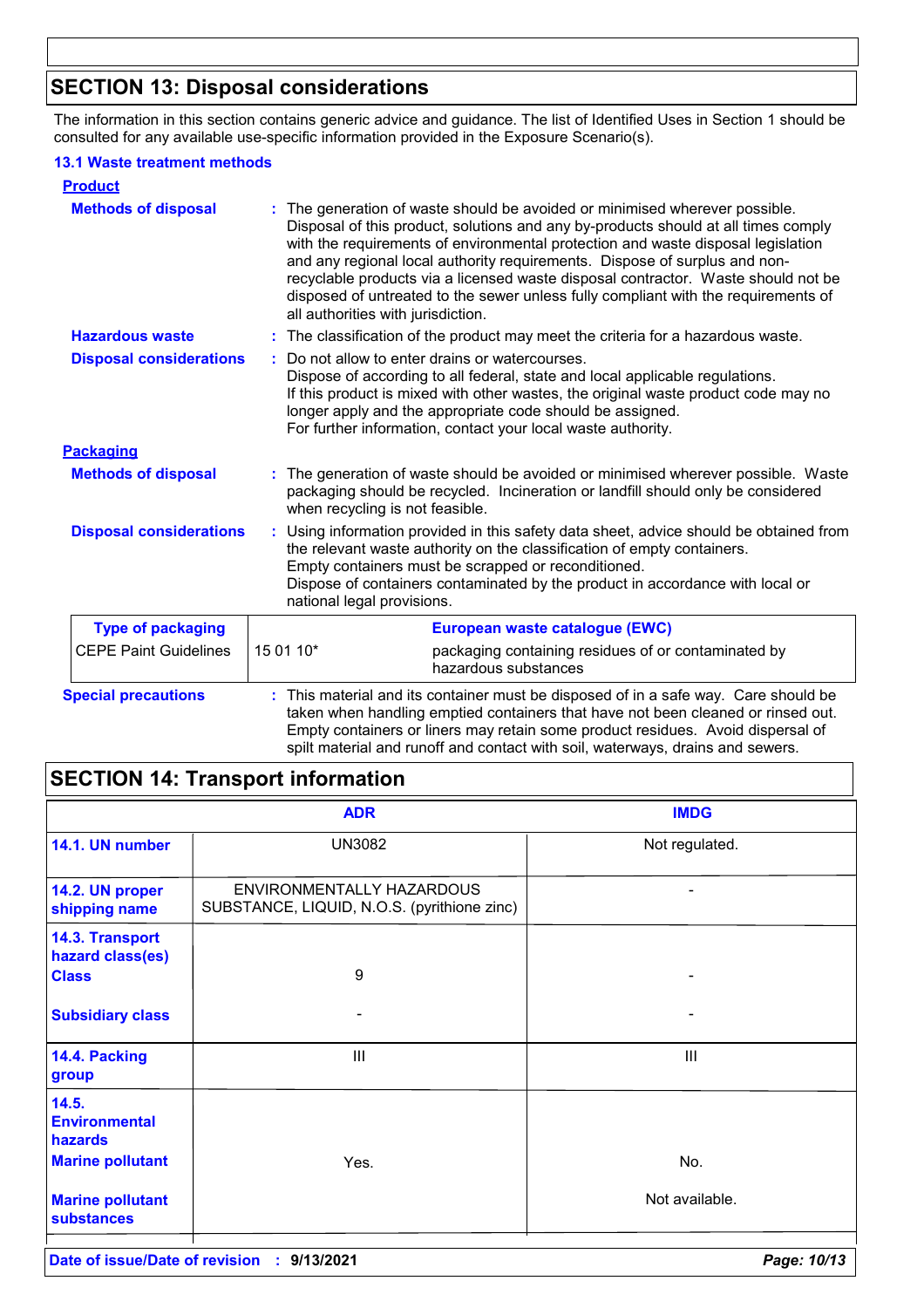|                                                                         | <b>SECTION 14: Transport information</b>                                                                                                                                                                         |            |
|-------------------------------------------------------------------------|------------------------------------------------------------------------------------------------------------------------------------------------------------------------------------------------------------------|------------|
| 14.6. Special<br>precautions for<br>user                                | Transport within user's premises: always transport in closed containers that are upright and<br>secure. Ensure that persons transporting the product know what to do in the event of an accident<br>or spillage. |            |
| <b>HI/Kemler number</b>                                                 | 90                                                                                                                                                                                                               |            |
| <b>Emergency</b><br>schedules (EmS)                                     |                                                                                                                                                                                                                  | $F-A. S-F$ |
| <b>14.7 Transport in bulk</b><br>according to IMO<br><b>instruments</b> | : Not applicable.                                                                                                                                                                                                |            |
| <b>Additional</b><br>information                                        | This product is not regulated as a dangerous<br>good when transported in sizes of ≤5 L or ≤5 kg,<br>provided the packagings meet the general<br>provisions of 4.1.1.1, 4.1.1.2 and 4.1.1.4 to<br>$4.1.1.8$ .     |            |

# **14.7 Transport in bulk according to IMO**

# **instruments**

# **SECTION 15: Regulatory information**

## **15.1 Safety, health and environmental regulations/legislation specific for the substance or mixture**

## **EU Regulation (EC) No. 1907/2006 (REACH)**

**Annex XIV - List of substances subject to authorisation**

## **Annex XIV**

None of the components are listed, or the component present is below its threshold.

#### **Substances of very high concern**

None of the components are listed, or the component present is below its threshold.

**Annex XVII - Restrictions on the manufacture,** : Not applicable.

**placing on the market and use of certain dangerous substances, mixtures and articles**

## **Other EU regulations**

**VOC for Ready-for-Use :** Not applicable.

**Mixture**

# **Ozone depleting substances (1005/2009/EU)**

Not listed.

**Prior Informed Consent (PIC) (649/2012/EU)**

Not listed.

## **Seveso Directive**

This product may add to the calculation for determining whether a site is within the scope of the Seveso Directive on major accident hazards.

**International regulations**

**Chemical Weapon Convention List Schedules I, II & III Chemicals**

Not listed.

**Montreal Protocol**

Not listed.

**Stockholm Convention on Persistent Organic Pollutants** Not listed.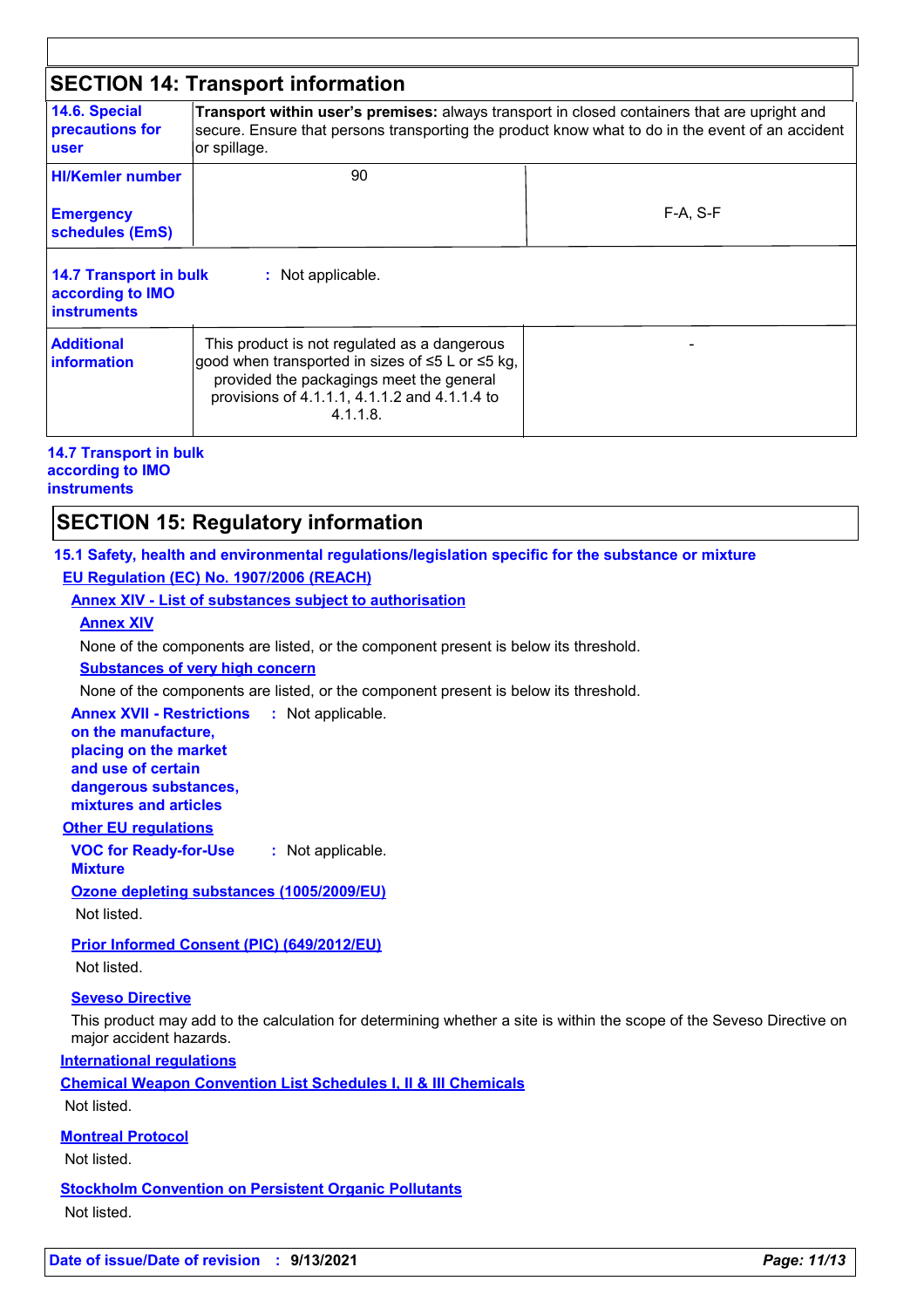# **SECTION 15: Regulatory information**

**Rotterdam Convention on Prior Informed Consent (PIC)** Not listed.

# **UNECE Aarhus Protocol on POPs and Heavy Metals**

Not listed.

|  | <b>15.2 Chemical safety</b> |  |
|--|-----------------------------|--|
|  |                             |  |

**:** No Chemical Safety Assessment has been carried out.

**assessment**

| <b>SECTION 16: Other information</b> |  |                                                                                                                                                                                                                                                                                                                                                                                                                                                                                                                                 |
|--------------------------------------|--|---------------------------------------------------------------------------------------------------------------------------------------------------------------------------------------------------------------------------------------------------------------------------------------------------------------------------------------------------------------------------------------------------------------------------------------------------------------------------------------------------------------------------------|
| <b>Product code</b>                  |  | : SAMPLE A1030019 0002810-A-1                                                                                                                                                                                                                                                                                                                                                                                                                                                                                                   |
| <b>CEPE code</b>                     |  | : 1                                                                                                                                                                                                                                                                                                                                                                                                                                                                                                                             |
| $\mathbb{Z}$                         |  | Indicates information that has changed from previously issued version.                                                                                                                                                                                                                                                                                                                                                                                                                                                          |
|                                      |  | <b>Abbreviations and acronyms : ATE = Acute Toxicity Estimate</b><br>CLP = Classification, Labelling and Packaging Regulation [Regulation (EC) No.<br>1272/2008]<br>DMEL = Derived Minimal Effect Level<br>DNEL = Derived No Effect Level<br>EUH statement = CLP-specific Hazard statement<br>$N/A = Not available$<br>PBT = Persistent, Bioaccumulative and Toxic<br>PNEC = Predicted No Effect Concentration<br>RRN = REACH Registration Number<br>SGG = Segregation Group<br>vPvB = Very Persistent and Very Bioaccumulative |

## **Procedure used to derive the classification according to Regulation (EC) No. 1272/2008 [CLP/GHS]**

| <b>Classification</b>   | <b>Justification</b> |
|-------------------------|----------------------|
| STOT RE 2, H373         | l Calculation method |
| Aquatic Acute 1, H400   | Calculation method   |
| Aquatic Chronic 3, H412 | Calculation method   |

# **Full text of abbreviated H statements**

| H <sub>225</sub> | Highly flammable liquid and vapour.                      |
|------------------|----------------------------------------------------------|
| H <sub>301</sub> | Toxic if swallowed.                                      |
| H318             | Causes serious eye damage.                               |
| H330             | Fatal if inhaled.                                        |
| H332             | Harmful if inhaled.                                      |
| H335             | May cause respiratory irritation.                        |
| H351             | Suspected of causing cancer.                             |
| H360             | May damage fertility or the unborn child.                |
| H372             | Causes damage to organs through prolonged or repeated    |
|                  | exposure.                                                |
| H373             | May cause damage to organs through prolonged or repeated |
|                  | exposure.                                                |
| H400             | Very toxic to aquatic life.                              |
| H410             | Very toxic to aquatic life with long lasting effects.    |
| H412             | Harmful to aquatic life with long lasting effects.       |

## **Full text of classifications [CLP/GHS]**

| Acute Tox. 2      | <b>ACUTE TOXICITY - Category 2</b>              |
|-------------------|-------------------------------------------------|
| Acute Tox, 3      | <b>ACUTE TOXICITY - Category 3</b>              |
| Acute Tox, 4      | <b>ACUTE TOXICITY - Category 4</b>              |
| Aquatic Acute 1   | SHORT-TERM (ACUTE) AQUATIC HAZARD - Category 1  |
| Aquatic Chronic 1 | LONG-TERM (CHRONIC) AQUATIC HAZARD - Category 1 |
| Aquatic Chronic 3 | LONG-TERM (CHRONIC) AQUATIC HAZARD - Category 3 |
| Carc. 2           | <b>CARCINOGENICITY - Category 2</b>             |
| Eye Dam. 1        | SERIOUS EYE DAMAGE/EYE IRRITATION - Category 1  |
| Flam. Liq. 2      | FLAMMABLE LIQUIDS - Category 2                  |
|                   |                                                 |
| Repr. 1B          | REPRODUCTIVE TOXICITY - Category 1B             |
| <b>STOT RE1</b>   | SPECIFIC TARGET ORGAN TOXICITY - REPEATED       |